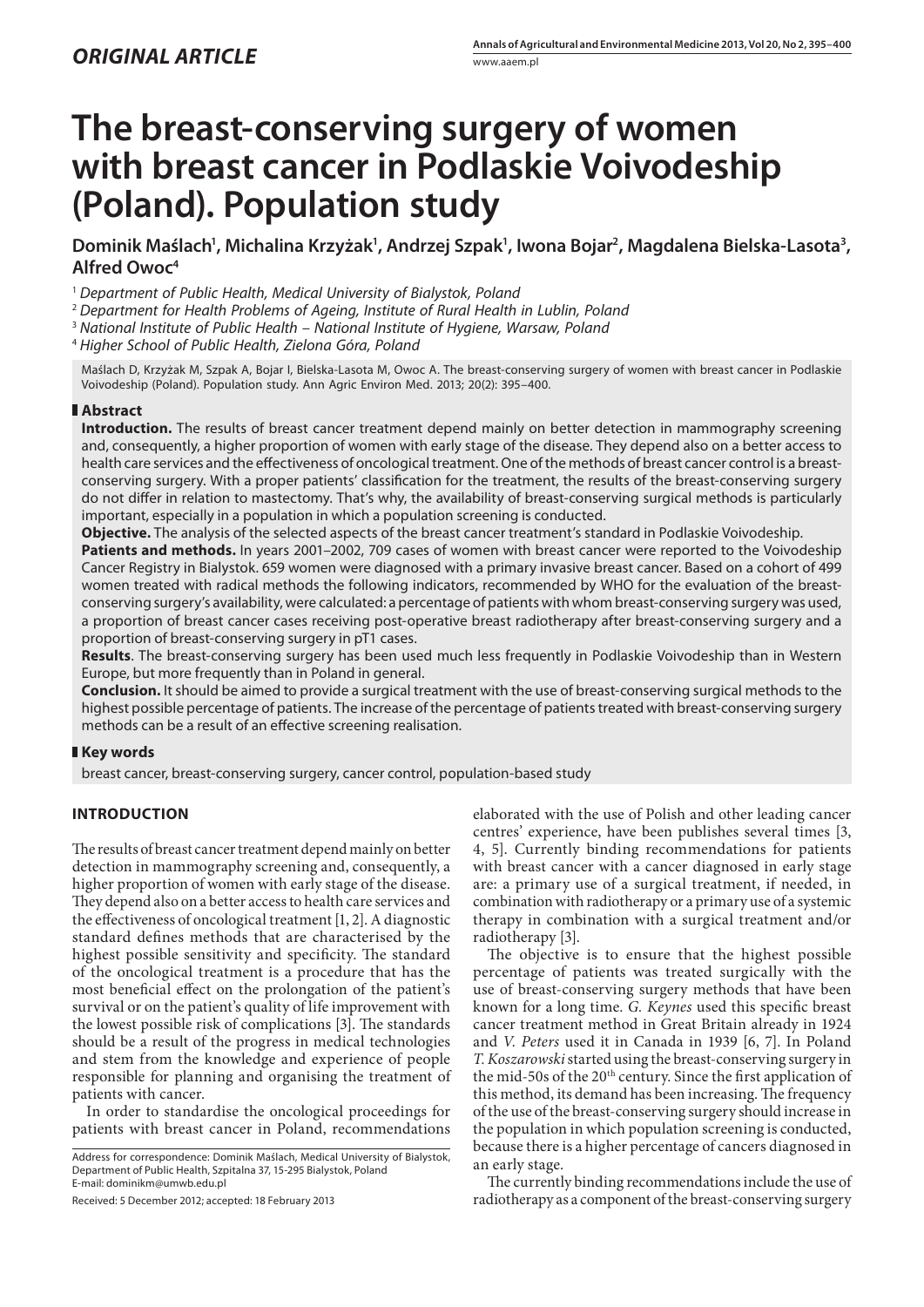or as a supplementary treatment method. The effectiveness of radiotherapy in an early and advanced breast cancer treatment has been confirmed by numerous randomised clinical trials [8, 9, 10, 11].

It's worth underlining that a breast-conserving surgery of the patients with a cancer diagnosed in early stage is equivalent to the modified radical mastectomy [12, 13, 14]. It is less burdensome for the patient and gives more possibility for the use of the restoration treatment than mastectomy. However, it requires a highly qualified medical personnel and facilities and should be performed in highly specialised oncological centres. In view of these recommendations, in Podlaskie Voivodeship in years 2001–2002 this procedure was performed in one centre.

The indicators used to monitor the frequency of modern and recommended methods' application, including the breast-conserving surgery, were defined during the realisation of *the European Cancer Health Indicator Project* (EUROCHIP) which was carried out under the auspices of *the International Agency for Research on Cancer/World Health Organization* (IARC/WHO). The indicators' list, among others, includes: cancer epidemiology, knowledge about carcinogenic factors, data on the effectiveness of the screening studies and information on the treatment standard [15, 16, 17].

The proportion of breast cancer cases receiving postoperative breast radiotherapy after breast-conserving surgery is one of the indicators that demonstrate the effectiveness of prevention measures and the ability to use modern treatment methods.

#### **OBJECTIVE**

The analysis of the selected aspects of the breast cancer treatment's standard in Podlaskie Voivodeship.

#### **PATIENTS AND METHODS**

#### **Patients**

The study material was based on information collected from the Cancer Registration Form MZ/N-1a from the Voivodeship Cancer Registry (CR) in Bialystok. The CR in Bialystok is one of the 16 registries whose activity is coordinated by the National Cancer Registry (NCR). During the study period the NCR was covering a Polish population of 38 218 531 people and CR in Bialystok a population of 1 207 704 people in Podlaskie Voivodeship (urban – 711 300, rural – 496 404). The information collected from the CR in Bialystok was complemented with additional data sources from the: patients` medical records, pathological laboratory documentations, specialist clinics, diagnostic centres, hospitals' registries of the medical services.

In years 2001–2002, 709 cases of women with breast cancer were reported to the CR in Bialystok. A group of 659 women was selected for the analysis. All of these patients were diagnosed with a primary invasive breast cancer. Out of these 659 women with breast cancer, in Podlaskie Voivodeship, 499 patients, that is 75.5 %, were treated with a curative intent. In this cohort the following variables were known: place of living (urban/rural), date of birth, date of cancer diagnosis, stage of cancer, treatment's start date and treatment's method.

The following treatment methods were used in the study cohort: surgical treatment (mastectomy, breast-conserving surgery), chemotherapy, radiotherapy and hormonotherapy. In addition, the information on the complementary treatment methods of patients who underwent breast-conserving surgery was collected.

The characteristics of the study cohort are presented in Table 1.

|                               | No. of patients | (%)    |
|-------------------------------|-----------------|--------|
| Age                           |                 |        |
| $15 - 44$                     | 89              | (17.8) |
| $45 - 54$                     | 175             | (35.1) |
| $55 - 64$                     | 120             | (24.0) |
| $65 - 74$                     | 97              | (19.4) |
| $\geq$ 75                     | 18              | (3.7)  |
| $15 - 49$                     | 171             | (34.3) |
| $50 - 69$                     | 275             | (55.1) |
| $\geq 70$                     | 53              | (10.6) |
| Stage by ENCR                 |                 |        |
| local                         | 198             | (39.7) |
| regional                      | 276             | (55.3) |
| metastatic                    | 25              | (5.0)  |
| Method of the first treatment |                 |        |
| surgery                       | 334             | (66.9) |
| chemotherapy                  | 153             | (30.7) |
| radiotherapy                  | 3               | (0.6)  |
| hormonotherapy                | 9               | (1.8)  |
| Place of living               |                 |        |
| urban                         | 367             | (73.5) |
| rural                         | 132             | (26.5) |

## **Methods**

In the cohort of 499 women treated with a curative intent the following recommended indicators used for an evaluation of the compliance with the best oncology practice suggested in the EUROCHIP Project were calculated: (I) a proportion of breast cancer cases receiving post-operative breast radiotherapy after the breast-conserving surgery and (II) a proportion of the breast-conservation surgery in pT1 cases.

The values of the indicators were calculated in total and for the groups of patients selected by age (15–44, 45–54, 55–64, 65–74, ≥75 and 15–49, 50–69, ≥70), disease stage (local, regional, metastatic) and place of living (urban/rural).

In the existing division among the age groups, a group recommended for screening was distinguished. In order to evaluate differences in tumour stage of development, a simplified classification recommended by the *European Network of Cancer Registries* (ENCR) for population registries (local, regional, metastatic) was used [18]. The information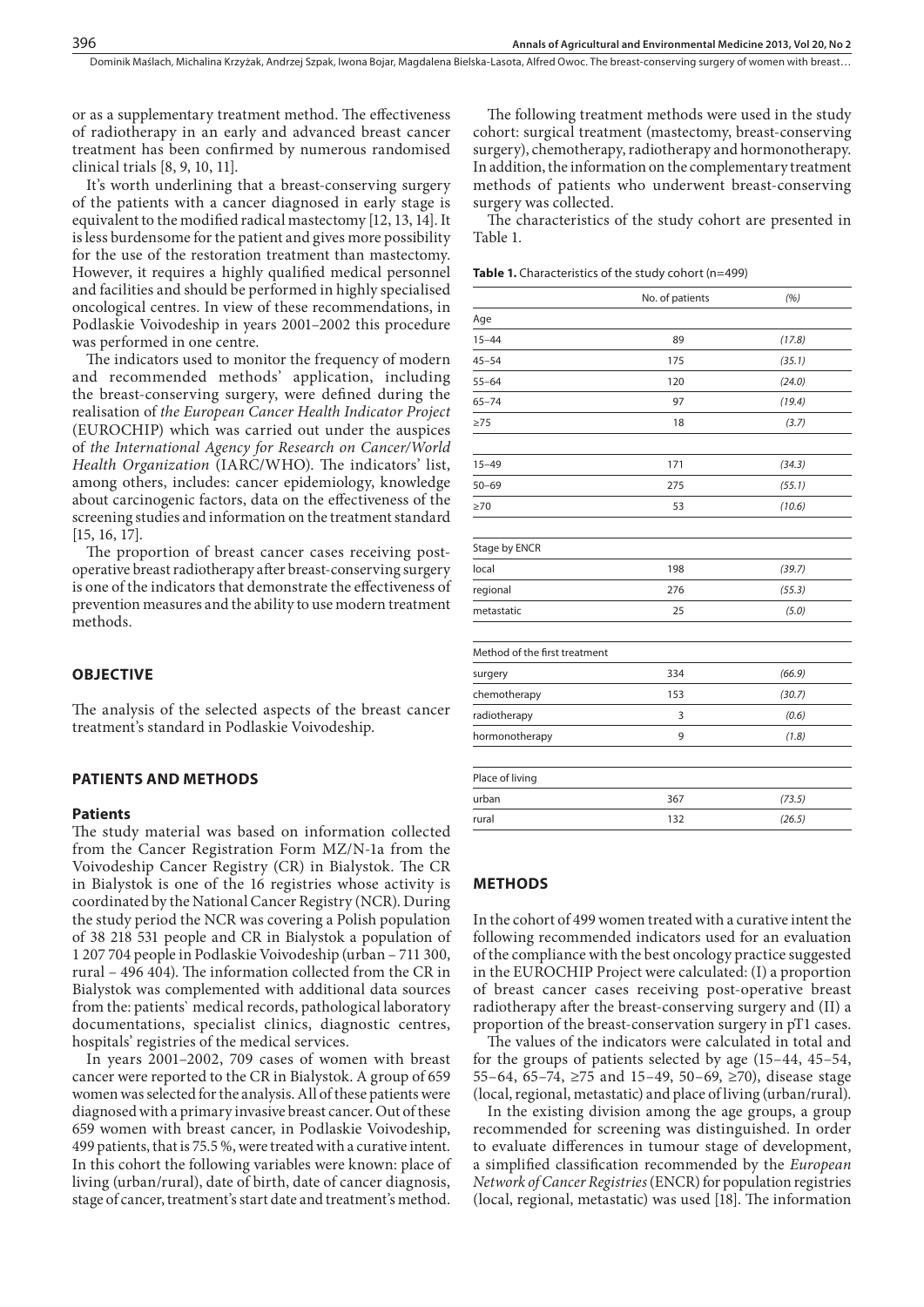about the stage and histological confirmation were known for all patients.

Additionally, the percentage of women with a breast cancer at a T1N0M0 stage who underwent the breast-conserving surgery with radiotherapy was calculated and compared with research results from the countries included in the EUROCARE-3 *high resolution study* (1996–1998) [19].

The test  $\chi^2$  was used to compare the distribution of the breast-conserving surgery among the groups of patients. The level of p≤0.05 was considered the level of statistical significance.

Data collection and analysis were in compliance with The Personal Data Protection Act of 29 August 1997 (Journal of Laws 1997, No. 133, item 883, as amended) as well as with the regulations and procedures of the National Cancer Registry.

The implementation of the study was approved by the Bioethics Committee of the Medical University of Bialystok – Resolution No. R-I002/148/2008 of 24 April 2008.

#### **RESULTS**

#### **Breast-conserving surgery**

The breast-conserving treatment in the study cohort was a surgical breast-conserving treatment with a postoperative radiotherapy which was established accordingly to the recommendations. The breast-conserving surgery was performed on 86 patients, that is, on 17.2% of patients treated with a curative intent – Table 2.

**Table 2.** Breast-conserving surgery in the study cohort

| Treatment method               | No. of patients | (%)    |  |
|--------------------------------|-----------------|--------|--|
| Breast-conserving surgery      | つろ              | (4.6)  |  |
| Breast-conserving surgery + RT | 63              | (12.6) |  |
| Other treatment methods        | 413             | (82.8) |  |

In the existing age group division, the frequency of the use of the breast-conserving surgery as a standalone method decreased with age. The breast-conserving surgery was most frequently used in the age group of 14–44 years and 45–55 years, that is, respectively for 21.3% and 20.6% of patients. Among the oldest patients (over 75 years old) the breastconserving surgery was used for 11.1% of patients – Table 3.

Figure 1 presents the frequency of the use of the breastconserving surgery, including a surgical treatment with radiotherapy, taking into consideration the age group recommended for screening (50–90 years). In the age group of 50–69 years the breast-conserving surgery was used more often than in other age groups. The breast-conserving surgery was performed on 18.9% of these patients.

The frequency of the application of the breast-conserving surgery depending on the place of living was presented in Table 4.

The proportion of patients who underwent the breastconserving surgery was more favourable in urban areas than in the rural ones. The breast-conserving surgery was performed on 19.3% of women living in urban areas and on 11.4% of rural area residents.

|  |  |  | <b>Table 3.</b> Breast-conserving surgery by the age group of the study cohort |  |  |  |  |  |  |  |  |  |
|--|--|--|--------------------------------------------------------------------------------|--|--|--|--|--|--|--|--|--|
|--|--|--|--------------------------------------------------------------------------------|--|--|--|--|--|--|--|--|--|

|           | <b>Treatment method</b>        | No. of patients                                                 | (96)     |
|-----------|--------------------------------|-----------------------------------------------------------------|----------|
| $15 - 44$ |                                | 89<br>5<br>14<br>70<br>175<br>10<br>26<br>139<br>120<br>5<br>16 | (100.0)  |
|           | breast-conserving surgery      |                                                                 | (5.6)    |
|           | breast-conserving surgery + RT |                                                                 | (15.7)   |
|           | other treatment methods        |                                                                 | (78.7)   |
| $45 - 54$ |                                |                                                                 | (100.0)  |
|           | breast-conserving surgery      |                                                                 | (5.7)    |
|           | breast-conserving surgery + RT |                                                                 | (14.9)   |
|           | other treatment methods        |                                                                 | (79.4)   |
| $55 - 64$ |                                |                                                                 | (100.0)  |
|           | breast-conserving surgery      |                                                                 | (4.2)    |
|           | breast-conserving surgery + RT |                                                                 | (13.3)   |
|           | other treatment methods        | 99                                                              | (82.5)   |
| $65 - 74$ |                                | 97                                                              | (100.0)  |
|           | breast-conserving surgery      | 1                                                               | (0.1)    |
|           | breast-conserving surgery + RT | 7                                                               | (7.2)    |
|           | other treatment methods        | 89                                                              | (91.7)   |
| $\geq$ 75 |                                | 18                                                              | (100.0)  |
|           | breast-conserving surgery      | $\overline{2}$                                                  | (11.1)   |
|           | breast-conserving surgery + RT | 0                                                               | (0.0)    |
|           | other treatment methods        | 16                                                              | (88.9)   |
|           |                                |                                                                 | $p=0.22$ |



**Figure 1.** Breast-conserving surgery by an age group in the study cohort

**Table 4.** Breast-conserving surgery by the place of living in the study cohort

|       | Treatment method               | No. of patients | (%)     |
|-------|--------------------------------|-----------------|---------|
| urban |                                | 367             | (100.0) |
|       | breast-conserving surgery      | 18              | (4.9)   |
|       | breast-conserving surgery + RT | 53              | (14.4)  |
|       | other treatment methods        | 296             | (80.7)  |
| rural |                                | 132             | (100.0) |
|       | breast-conserving surgery      | 6               | (4.5)   |
|       | breast-conserving surgery + RT | 9               | (6.8)   |
|       | other treatment methods        | 117             | (88.7)  |
|       |                                |                 | p=0.07  |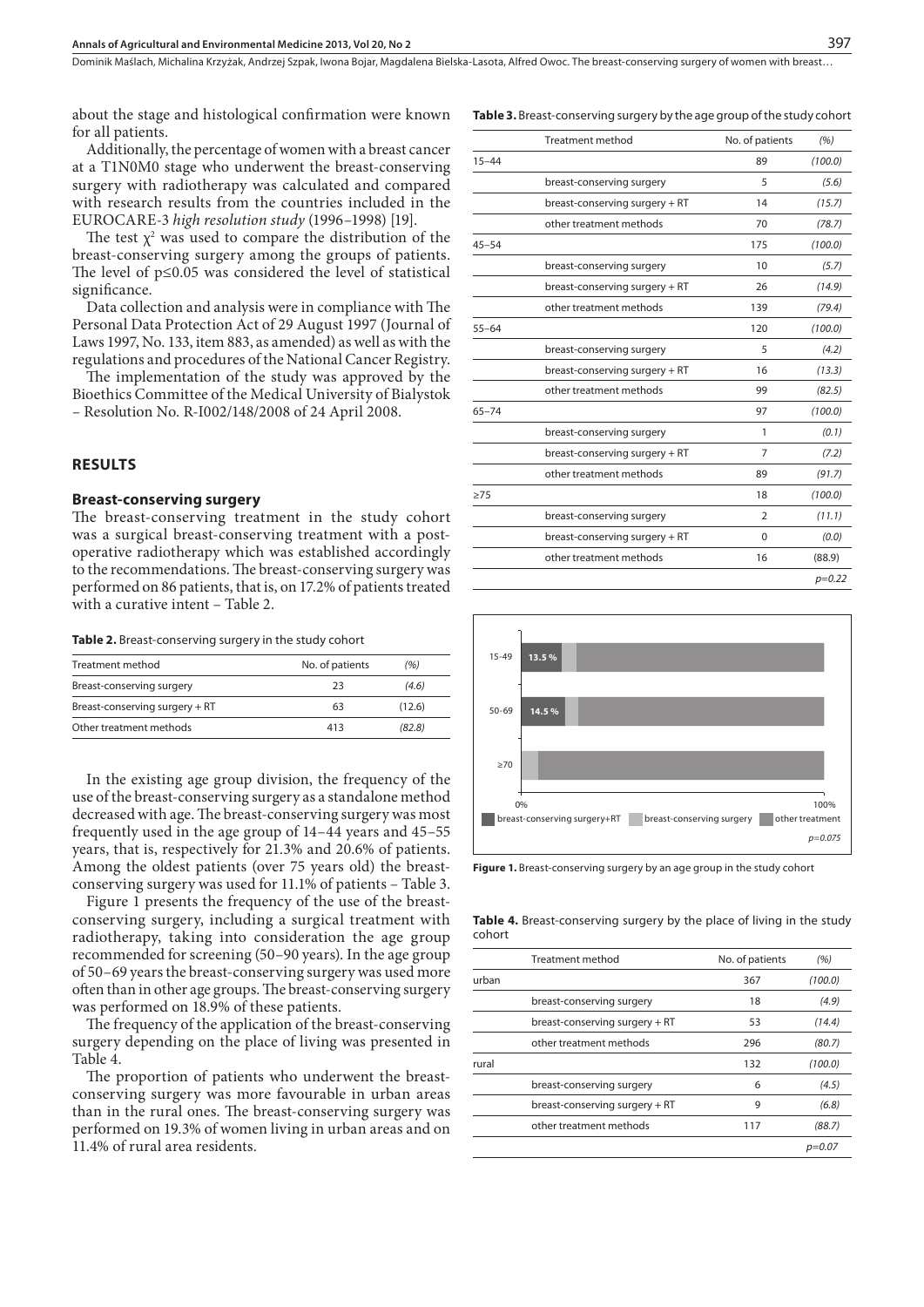#### **Breast-conserving surgery with radiotherapy**

The breast-conserving surgery with radiotherapy was applied in 63 patients' cases, that is, for 12.6% – Table 2.

In the existing age group division, the frequency of the use of the breast-conserving surgery with radiotherapy decreased with the age.

The breast-conserving surgery with radiotherapy was most frequently used in the age group of 14–44 years and 45–55 years, that is, respectively for 15.7% and 14.9% of patients. In the age group of 65–75 years this rate equalled 7.2%. For the oldest patients (over 75 years old) the breast-conserving surgery was used for 11.1% of patients and there were no patients additionally treated with radiotherapy among them – Table 3. In the age group of 50–69 years the breastconserving surgery with radiotherapy was used for 14.5% patients – Figure 1.

The breast-conserving surgery with radiotherapy was used for 14.4% of urban women and for 6.8% of rural women – Table 4.

### **Breast-conserving surgery in pT1 cases**

104 patients were diagnosed with a pT1 stage breast cancer, that is 20.8%. The proportion of patients treated with the use of the breast-conserving surgery in this group equalled 40.4%.

The percentage of patients with pT1 stage breast cancer who underwent the breast-conserving surgery, taking into consideration the age group recommended for screening was presented in Figure 2.



**Figure 2.** Percentage of pT1 cases receiving the breast-conserving surgery

Patients in the age group of 50–69 years equalled 59.6% of patients with pT1 stage cancer. The percentage of patients who underwent the breast-conserving surgery equalled 40.3%. Younger women were treated with the breast-conserving surgery more frequently, since the value of the indicator was 43.6%.

The indicator that demonstrates the proportion of patients with breast cancer in the pT1 stage, who were treated with a use of the breast-conserving surgery, by place of living was presented in Table 5.

**Table 5.** Number and percentage of pT1 cases receiving the breastconserving surgery by place of living

|                                                                      |                                           | urban | rural   |
|----------------------------------------------------------------------|-------------------------------------------|-------|---------|
| pT1 cases                                                            | No. of patients (%) 85 (100.0) 19 (100.0) |       |         |
| breast-conserving surgery in pT1 cases No. of patients (%) 34 (40.0) |                                           |       | 8(42.1) |
|                                                                      |                                           |       | p=0.98  |

Taking into consideration the place of living, the frequency of the use of the breast-conserving surgery for pT1 cases was similar. The breast-conserving surgery was performed on 40.0% of urban and on 42.2% of rural women.

#### **Breast-conserving surgery in T1N0M0 cases**

In the analysed cohort, there were 104 patients diagnosed with stage T1N0M0. On all of these patients a breast-conserving surgery was performed. The breast-conserving surgery was used for 86 patients, that is 82.7% and mastectomy was performed on 18 patients, that is 17.3%.

The percentage of patients treated with the breastconserving surgery with radiotherapy in the surgically treated group of patients with stage T1N0M0, taking into consideration the place of living was presented in Figure 3.



Figure 3. Percentage of T1N0M0 cases receiving the breast-conserving surgery with radiotherapy by place of living

The breast-conserving surgery with radiotherapy was performed on 37 patients, that is 65.6% of patients with T1N0M0 stage. The proportion of the use of this treatment procedure in urban areas equalled 36.5% and 31.6% in rural ones.

#### **DISCUSSION**

In Polish literature the results of the research on the breastconserving surgery use, based on the screening data, are not published. The only published results refer to clinical series. The studies of *A. Nowicki et al* carried out on the group of patients treated in years 1999–2003 in the Specialist Hospital in Torun showed that among 270 breast cancer patients the breast-conserving surgery was performed on 75 of them, that is on 28.8% [20].

The breast-conserving surgery was used rarely also in Podlaskie Voivodeship, only for 86 patients, that is 17.6% of the patients treated with a curative intent. The low value of the calculated indicator in the group of stage pT1 cancer patients – 40.4%, was the result of the inadequate treatment standard of the patients with an early stage breast cancer in Podlaskie Voivodeship. The possibility of a breast-conserving surgery should have been considered for all patients with an early stage of breast cancer.

Taking into consideration current recommendations for the use of the radiotherapy after the breast-conserving surgery, it should be stated that this standard have been used very rarely in Podlaskie Voivodeship. Only 63 patients from the study cohort, that is 12.6%, were treated with use of the radiotherapy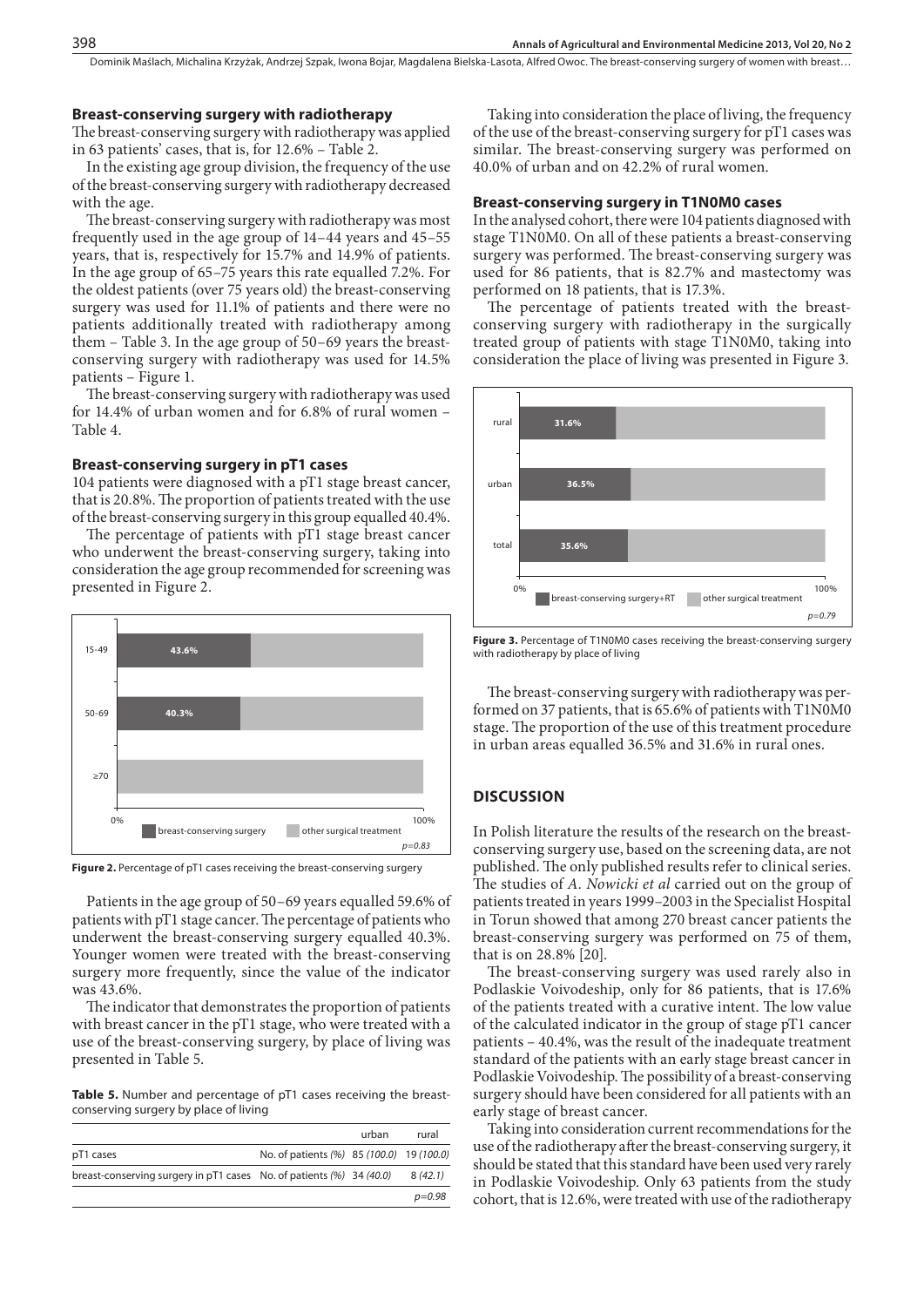after the breast-conserving surgery. This treatment scheme was more frequently used with women living in urban areas – 14.4% in comparison to the patients living in the rural areas – 6.8%. Low indicators of the proportions of patients treated with the use of the breast-conserving surgery and radiotherapy, especially in rural areas, may have resulted from a low proportion of patients with cancer in stage eligible for this treatment and from radiation infrastructure shortages [21].

In Podlaskie Voivodeship during the research period there was one specialist oncological hospital in which it was possible to perform on the patients a radiotherapy after the breastconserving surgery. This fact and often large distances and long travel time to the place of the treatment, could have been the reasons of the rare use of the breast-conserving surgery with radiotherapy. The travel costs aren't insignificant either. The unfavourable impact of long distances to the hospital on the availability of the procedures and treatment standards were indicated by *A. Jones et al* [22].

In the study cohort the proportion of patients who underwent the breast-conserving surgery as an independent method or in combination with radiotherapy decreased with age. The research results from Podlaskie Voivodeship showed that older women received a poorer quality cancer care than younger women, which is reflected in lower values of the indicators, that asses this treatment standard, in older age groups. The study of *S. Siesling et al* carried out in Holland indicated similar trends that confirm poorer availability of breast-conserving surgical treatment for older patients [23].

The proportion of patients with stage pT1 who underwent the breast-conserving surgery was another indicator that was calculated in Podlaskie Voivodeship. The calculated rate equalled 40.4%. There were no significant differences in the indicator's value depending on the patients' place of living (urban/rural).

In the study cohort, among patients who were diagnosed with a pT1 stage cancer, women in the recommended for screening age equalled 59.6%. The breast-conserving surgery was performed rarely, because on 40.3% of patients at the age of 50–69.

In years 2001–2002 in Poland an organised population screening was not realised and in Podlaskie Voivodeship only occasionally, regional educational activities were carried out. They were aimed at an early detection and an increase of the women's knowledge about the risk factors. The low value of the indicator in the group of patients with a pT1 stage breast cancer is evidence to the lack of an effective programme whose goal is a detection of a cancer in an early stage. The calculated value is characteristic for populations in which early breast cancer detection programmes combined with coordinated activities, aimed to provide diagnosed patients with an access to the rapid and modern treatment, are not realised.

The evaluation of the breast-conserving surgery carried out with a help of a group of mentioned indicators that measure the standard of treatment, was supplemented by a factor which characterises the availability of the breastconserving surgery and radiotherapy for T1N0M0 cases. This indicator was used in the EUROCARE-3 *high resolution study* (1996–1998) [19].

The percentage of T1N0M0 cases receiving the breastconserving surgery with radiotherapy in Podlaskie Voivodeship (2001–2002) and in the countries included in the EUROCARE-3 *high resolution study* (1996–1998) were presented in Figure 4.



Figure 4. Percentage of T1N0M0 cases receiving the breast-conserving surgery with radiotherapy

In Podlaskie Voivodeship the percentage of T1N0M0 cases receiving the breast-conserving surgery with radiotherapy equalled 20.8% and was lower than in the countries included in the mentioned studies in which it was approximately 30.0% [19].

In the studied cohort all patients with a cancer in the T1N0M0 stage were treated with breast-conserving surgery methods. The breast-conserving surgery was performed on 86 patients, that is 82.7% and an amputation was performed on 18 patients, that is 17.3%. The breast-conserving surgery with radiotherapy was performed on 37 T1N0M0 patients, that is 35.6%. Among urban women, the proportion of patients treated with the analysed procedure equalled 36.5% and was better than the one among rural women where it was 31.6%.

The analysis of the frequency of the use of the breastconserving surgery in Podlaskie Voivodeship in comparison to the EUROCARE-3 *high resolution study* results proved that the standard of the oncological care in Podlaskie Voivodeship during the period of the study was lower than in many European countries. In mentioned studies, the highest indicator was recorded in France – 76%, the lowest in Estonia – 9%. In Podlaskie Voivodeship during the period of the studies (2001–2002) the situation was better than the general situation in Poland during the EUROCARE-3 *high resolution study* (1996–1998), when the indicator for Poland was 16%. The data for Poland included Warsaw and Krakow [19].

The result of the analysis of the breast-conserving surgery's clinical and economic effectiveness should encourage to more frequent use of this treatment standard. The clinical studies' results have confirmed that with the correct classification of patients for the treatment, the results are not different from the mastectomy ones [12, 13, 14]. However, the research carried out by *W. Barlow et al* in years 1990–1997 in the United States has shown that the breast-conserving surgery and medical care's costs are lower than the total expenditure to fund the treatment with mastectomy [24]. *J. Campbell et al* analysing the results of the study on the treatment of patients with a breast cancer in Great Britain in years 1985–2007, showed that in the long term perspective the costs related to the patients' treatment do not differ depending on the